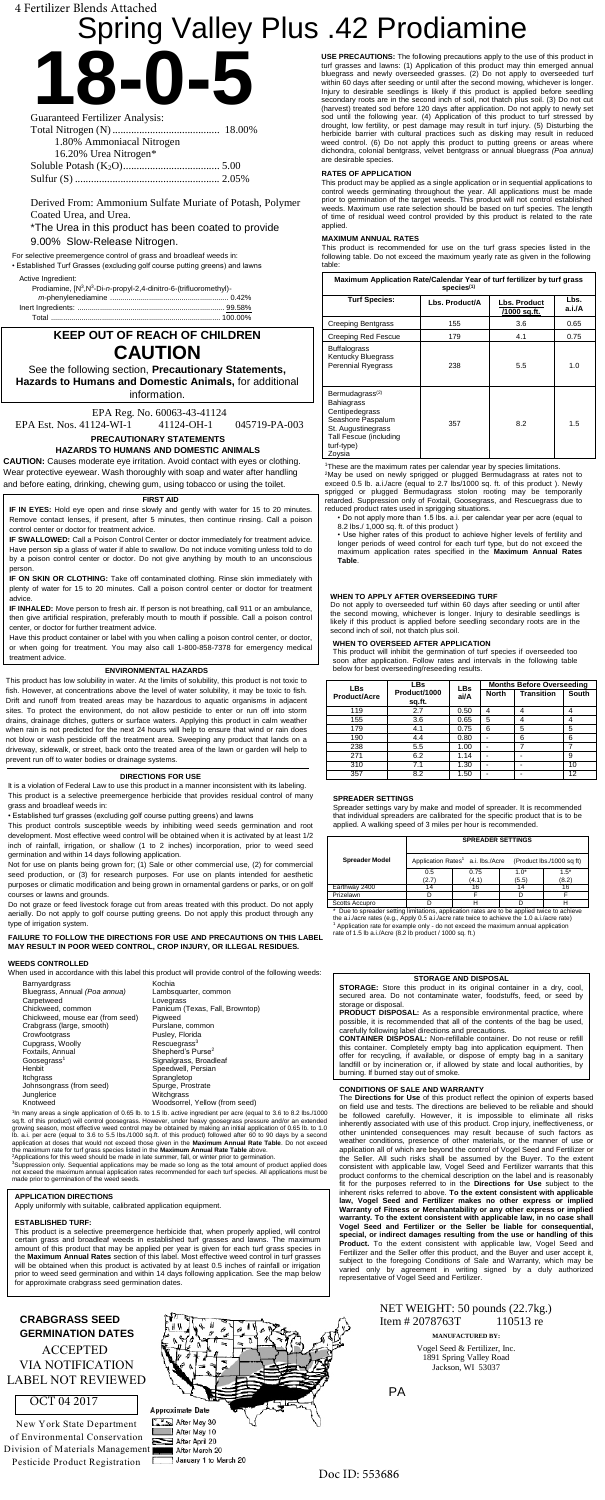**18-0-5** Guaranteed Fertilizer Analysis:

| 18.00% Urea Nitrogen |  |
|----------------------|--|
|                      |  |
|                      |  |

Derived From: Muriate of Potash, Urea.

# Spring Valley Plus .42 Prodiamine

For selective preemergence control of grass and broadleaf weeds in:

• Established Turf Grasses (excluding golf course putting greens) and lawns

Active Ingredient:

| Prodiamine, [N <sup>3</sup> , N <sup>3</sup> -Di-n-propyl-2, 4-dinitro-6-(trifluoromethyl)- |  |
|---------------------------------------------------------------------------------------------|--|
|                                                                                             |  |
|                                                                                             |  |
|                                                                                             |  |

# **KEEP OUT OF REACH OF CHILDREN CAUTION**

See the following section, **Precautionary Statements, Hazards to Humans and Domestic Animals,** for additional information.

EPA Reg. No. 60063-43-41124 EPA Est. Nos. 41124-WI-1 41124-OH-1 045719-PA-003

**PRECAUTIONARY STATEMENTS**

### **HAZARDS TO HUMANS AND DOMESTIC ANIMALS**

**CAUTION:** Causes moderate eye irritation. Avoid contact with eyes or clothing. Wear protective eyewear. Wash thoroughly with soap and water after handling and before eating, drinking, chewing gum, using tobacco or using the toilet.

#### **ENVIRONMENTAL HAZARDS**

This product has low solubility in water. At the limits of solubility, this product is not toxic to fish. However, at concentrations above the level of water solubility, it may be toxic to fish. Drift and runoff from treated areas may be hazardous to aquatic organisms in adjacent sites. To protect the environment, do not allow pesticide to enter or run off into storm drains, drainage ditches, gutters or surface waters. Applying this product in calm weather when rain is not predicted for the next 24 hours will help to ensure that wind or rain does not blow or wash pesticide off the treatment area. Sweeping any product that lands on a driveway, sidewalk, or street, back onto the treated area of the lawn or garden will help to prevent run off to water bodies or drainage systems.

1 In many areas a single application of 0.65 lb. to 1.5 lb. active ingredient per acre (equal to 3.6 to 8.2 lbs./1000 sq.ft. of this product) will control goosegrass. However, under heavy goosegrass pressure and/or an extended<br>growing season, most effective weed control may be obtained by making an initial application of 0.65 lb. to 1.0<br>l application at doses that would not exceed those given in the **Maximum Annual Rate Table**. Do not exceed<br>the maximum rate for turf grass species listed in the **Maximum Annual Rate Table** above.<br><sup>2</sup>Applications for this wee

<sup>3</sup>Suppression only. Sequential applications may be made so long as the total amount of product applied does<br>not exceed the maximum annual application rates recommended for each turf species. All applications must be<br>made

#### **DIRECTIONS FOR USE**

It is a violation of Federal Law to use this product in a manner inconsistent with its labeling. This product is a selective preemergence herbicide that provides residual control of many grass and broadleaf weeds in:

• Established turf grasses (excluding golf course putting greens) and lawns

This product controls susceptible weeds by inhibiting weed seeds germination and root development. Most effective weed control will be obtained when it is activated by at least 1/2 inch of rainfall, irrigation, or shallow (1 to 2 inches) incorporation, prior to weed seed germination and within 14 days following application.

Not for use on plants being grown for; (1) Sale or other commercial use, (2) for commercial seed production, or (3) for research purposes. For use on plants intended for aesthetic purposes or climatic modification and being grown in ornamental gardens or parks, or on golf courses or lawns and grounds.

Do not graze or feed livestock forage cut from areas treated with this product. Do not apply aerially. Do not apply to golf course putting greens. Do not apply this product through any type of irrigation system.

**FAILURE TO FOLLOW THE DIRECTIONS FOR USE AND PRECAUTIONS ON THIS LABEL MAY RESULT IN POOR WEED CONTROL, CROP INJURY, OR ILLEGAL RESIDUES.**

#### **WEEDS CONTROLLED**

When used in accordance with this label this product will provide control of the following weeds:

| Barnyardgrass                    | Kochia                          |
|----------------------------------|---------------------------------|
| Bluegrass, Annual (Poa annua)    | Lambsquarter, common            |
| Carpetweed                       | Lovegrass                       |
| Chickweed, common                | Panicum (Texas, Fall, Browntop) |
| Chickweed, mouse ear (from seed) | Piaweed                         |
| Crabgrass (large, smooth)        | Purslane, common                |
| Crowfootgrass                    | Pusley, Florida                 |
| Cupgrass, Woolly                 | Rescuegrass <sup>3</sup>        |
| Foxtails, Annual                 | Shepherd's Purse <sup>2</sup>   |
| Goosegrass <sup>1</sup>          | Signalgrass, Broadleaf          |
| Henbit                           | Speedwell, Persian              |
| Itchgrass                        | Sprangletop                     |
| Johnsongrass (from seed)         | Spurge, Prostrate               |
| Junglerice                       | Witchgrass                      |
| Knotweed                         | Woodsorrel, Yellow (from seed)  |

<sup>2</sup>May be used on newly sprigged or plugged Bermudagrass at rates not to exceed 0.5 lb. a.i./acre (equal to 2.7 lbs/1000 sq. ft. of this product ). Newly sprigged or plugged Bermudagrass stolon rooting may be temporarily retarded. Suppression only of Foxtail, Goosegrass, and Rescuegrass due to reduced product rates used in sprigging situations.

**IF IN EYES:** Hold eye open and rinse slowly and gently with water for 15 to 20 minutes Remove contact lenses, if present, after 5 minutes, then continue rinsing. Call a poison control center or doctor for treatment advice.

#### **APPLICATION DIRECTIONS**

Apply uniformly with suitable, calibrated application equipment.

#### **ESTABLISHED TURF:**

This product is a selective preemergence herbicide that, when properly applied, will control certain grass and broadleaf weeds in established turf grasses and lawns. The maximum amount of this product that may be applied per year is given for each turf grass species in the **Maximum Annual Rates** section of this label. Most effective weed control in turf grasses will be obtained when this product is activated by at least 0.5 inches of rainfall or irrigation prior to weed seed germination and within 14 days following application. See the map below for approximate crabgrass seed germination dates.

**USE PRECAUTIONS:** The following precautions apply to the use of this product in turf grasses and lawns: (1) Application of this product may thin emerged annual bluegrass and newly overseeded grasses. (2) Do not apply to overseeded turf within 60 days after seeding or until after the second mowing, whichever is longer. Injury to desirable seedlings is likely if this product is applied before seedling secondary roots are in the second inch of soil, not thatch plus soil. (3) Do not cut (harvest) treated sod before 120 days after application. Do not apply to newly set sod until the following year. (4) Application of this product to turf stressed by drought, low fertility, or pest damage may result in turf injury. (5) Disturbing the herbicide barrier with cultural practices such as disking may result in reduced weed control. (6) Do not apply this product to putting greens or areas where dichondra, colonial bentgrass, velvet bentgrass or annual bluegrass *(Poa annua)*  are desirable species.

# NET WEIGHT: 50 pounds (22.7kg.) Item # 2078761T 110513 re

#### **RATES OF APPLICATION**

Scotts Accupro Heritag limitations, application rates are to be applied twice to achieve<br>\* Due to spreader setting limitations, application rates are to be applied twice to achieve<br>the a.i./acre rates (e.g., Apply 0.5 a.i. <sup>1</sup> Application rate for example only - do not exceed the maximum annual application rate of 1.5 lb a.i./Acre (8.2 lb product / 1000 sq. ft.)

Division of Materials Management  $\square$ Pesticide Product Registration

This product may be applied as a single application or in sequential applications to control weeds germinating throughout the year. All applications must be made prior to germination of the target weeds. This product will not control established weeds. Maximum use rate selection should be based on turf species. The length of time of residual weed control provided by this product is related to the rate applied.

#### **MAXIMUM ANNUAL RATES**

This product is recommended for use on the turf grass species listed in the following table. Do not exceed the maximum yearly rate as given in the following table:

| Maximum Application Rate/Calendar Year of turf fertilizer by turf grass<br>species <sup>(1)</sup>                                                               |                |                              |                |  |
|-----------------------------------------------------------------------------------------------------------------------------------------------------------------|----------------|------------------------------|----------------|--|
| <b>Turf Species:</b>                                                                                                                                            | Lbs. Product/A | Lbs. Product<br>/1000 sq.ft. | Lbs.<br>a.i./A |  |
| <b>Creeping Bentgrass</b>                                                                                                                                       | 155            | 3.6                          | 0.65           |  |
| Creeping Red Fescue                                                                                                                                             | 179            | 4.1                          | 0.75           |  |
| <b>Buffalograss</b><br>Kentucky Bluegrass<br><b>Perennial Ryegrass</b>                                                                                          | 238            | 5.5                          | 1.0            |  |
| Bermudagrass <sup>(2)</sup><br><b>Bahiagrass</b><br>Centipedegrass<br>Seashore Paspalum<br>St. Augustinegrass<br>Tall Fescue (including<br>turf-type)<br>Zoysia | 357            | 8.2                          | 1.5            |  |

<sup>1</sup>These are the maximum rates per calendar year by species limitations.

• Do not apply more than 1.5 lbs. a.i. per calendar year per acre (equal to 8.2 lbs./ 1,000 sq. ft. of this product )

• Use higher rates of this product to achieve higher levels of fertility and longer periods of weed control for each turf type, but do not exceed the maximum application rates specified in the **Maximum Annual Rates Table**.

#### **FIRST AID**

**IF SWALLOWED:** Call a Poison Control Center or doctor immediately for treatment advice. Have person sip a glass of water if able to swallow. Do not induce vomiting unless told to do by a poison control center or doctor. Do not give anything by mouth to an unconscious person.

**IF ON SKIN OR CLOTHING:** Take off contaminated clothing. Rinse skin immediately with plenty of water for 15 to 20 minutes. Call a poison control center or doctor for treatment advice.

**IF INHALED:** Move person to fresh air. If person is not breathing, call 911 or an ambulance, then give artificial respiration, preferably mouth to mouth if possible. Call a poison control center, or doctor for further treatment advice.

Have this product container or label with you when calling a poison control center, or doctor, or when going for treatment. You may also call 1-800-858-7378 for emergency medical treatment advice.

#### **WHEN TO APPLY AFTER OVERSEEDING TURF**

Do not apply to overseeded turf within 60 days after seeding or until after the second mowing, whichever is longer. Injury to desirable seedlings is likely if this product is applied before seedling secondary roots are in the second inch of soil, not thatch plus soil.

#### **WHEN TO OVERSEED AFTER APPLICATION**

This product will inhibit the germination of turf species if overseeded too soon after application. Follow rates and intervals in the following table below for best overseeding/reseeding results.

| <b>LBs</b>          | <b>LBs</b>             | <b>LBs</b> |              | <b>Months Before Overseeding</b> |       |
|---------------------|------------------------|------------|--------------|----------------------------------|-------|
| <b>Product/Acre</b> | Product/1000<br>sq.ft. | ai/A       | <b>North</b> | <b>Transition</b>                | South |
| 119                 | 2.7                    | 0.50       | 4            |                                  |       |
| 155                 | 3.6                    | 0.65       | 5            |                                  | 4     |
| 179                 | 4.1                    | 0.75       | 6            | 5                                | 5     |
| 190                 | 4.4                    | 0.80       |              | 6                                | 6     |
| 238                 | 5.5                    | 1.00       |              |                                  |       |
| 271                 | 6.2                    | 1.14       |              |                                  | 9     |
| 310                 | 7.1                    | 1.30       |              |                                  | 10    |
| 357                 | 8.2                    | 1.50       |              |                                  | 12    |

#### **STORAGE AND DISPOSAL**

**STORAGE:** Store this product in its original container in a dry, cool, secured area. Do not contaminate water, foodstuffs, feed, or seed by storage or disposal.

**PRODUCT DISPOSAL:** As a responsible environmental practice, where possible, it is recommended that all of the contents of the bag be used, carefully following label directions and precautions.

**CONTAINER DISPOSAL:** Non-refillable container. Do not reuse or refill this container. Completely empty bag into application equipment. Then offer for recycling, if available, or dispose of empty bag in a sanitary landfill or by incineration or, if allowed by state and local authorities, by burning. If burned stay out of smoke.

#### **CONDITIONS OF SALE AND WARRANTY**

The **Directions for Use** of this product reflect the opinion of experts based on field use and tests. The directions are believed to be reliable and should be followed carefully. However, it is impossible to eliminate all risks inherently associated with use of this product. Crop injury, ineffectiveness, or other unintended consequences may result because of such factors as weather conditions, presence of other materials, or the manner of use or application all of which are beyond the control of Vogel Seed and Fertilizer or the Seller. All such risks shall be assumed by the Buyer. To the extent consistent with applicable law, Vogel Seed and Fertilizer warrants that this product conforms to the chemical description on the label and is reasonably fit for the purposes referred to in the **Directions for Use** subject to the inherent risks referred to above. **To the extent consistent with applicable law, Vogel Seed and Fertilizer makes no other express or implied Warranty of Fitness or Merchantability or any other express or implied warranty. To the extent consistent with applicable law, in no case shall Vogel Seed and Fertilizer or the Seller be liable for consequential, special, or indirect damages resulting from the use or handling of this**  Product. To the extent consistent with applicable law, Vogel Seed and Fertilizer and the Seller offer this product, and the Buyer and user accept it, subject to the foregoing Conditions of Sale and Warranty, which may be varied only by agreement in writing signed by a duly authorized representative of Vogel Seed and Fertilizer.

**CRABGRASS SEED** 

Vogel Seed & Fertilizer, Inc. 1891 Spring Valley Road Jackson, WI 53037

#### **SPREADER SETTINGS**

Spreader settings vary by make and model of spreader. It is recommended that individual spreaders are calibrated for the specific product that is to be applied. A walking speed of 3 miles per hour is recommended.

|                       | <b>SPREADER SETTINGS</b>                                                   |               |                 |                  |  |
|-----------------------|----------------------------------------------------------------------------|---------------|-----------------|------------------|--|
| <b>Spreader Model</b> | Application Rates <sup>1</sup> a.i. lbs./Acre<br>(Product lbs./1000 sq ft) |               |                 |                  |  |
|                       | 0.5<br>(2.7)                                                               | 0.75<br>(4.1) | $1.0*$<br>(5.5) | $1.5^*$<br>(8.2) |  |
| Earthway 2400         |                                                                            | 16            |                 | 16               |  |
| Prizelawn             |                                                                            |               |                 |                  |  |
| Scotts Accupro        |                                                                            |               |                 |                  |  |



OCT 04 2017

PA

ACCEPTED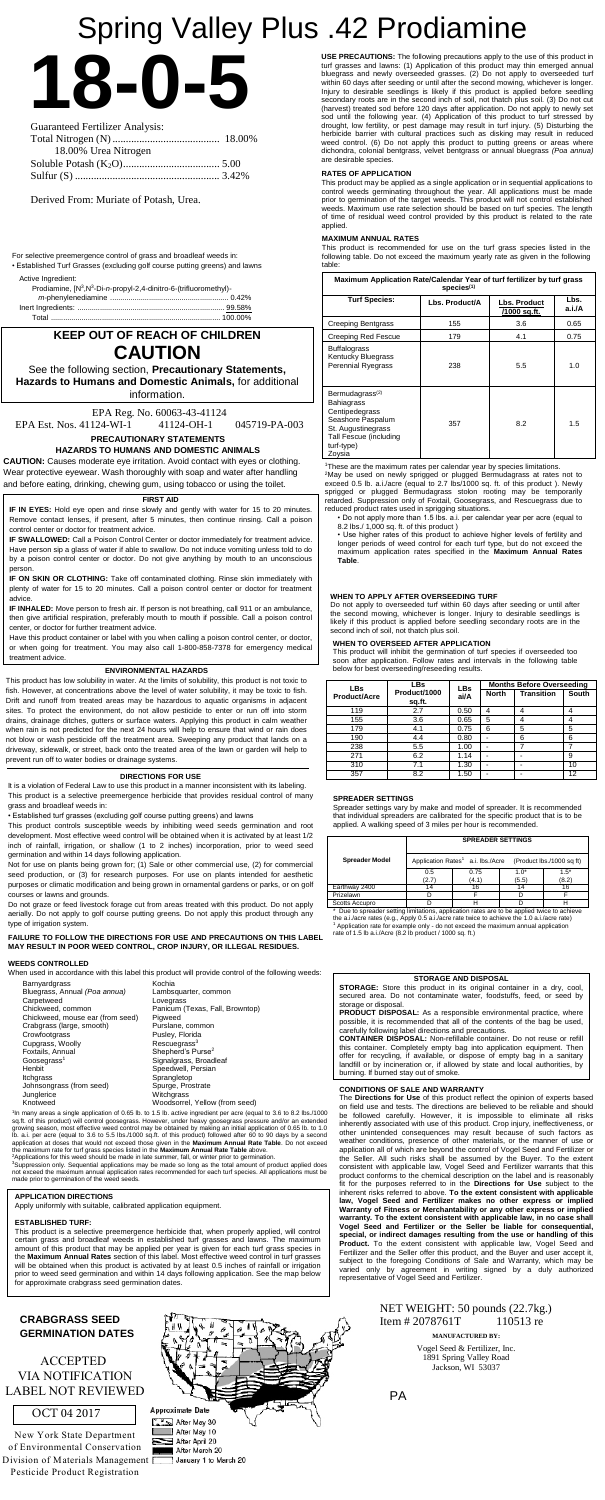**19-0-4**

| <b>Guaranteed Fertilizer Analysis:</b> |  |
|----------------------------------------|--|
|                                        |  |
| 19.00% Urea Nitrogen*                  |  |
|                                        |  |
|                                        |  |

Derived From: Polymer-coated Sulfur-coated urea, Sulfate of Potash, and Urea.

\*5.70% Slowly Available Urea Nitrogen derived from Polymer-Coated, Sulfur-Coated Urea.

# Spring Valley Plus .42 Prodiamine

For selective preemergence control of grass and broadleaf weeds in:

• Established Turf Grasses (excluding golf course putting greens) and lawns

| Active Ingredient:                                                                          |  |
|---------------------------------------------------------------------------------------------|--|
| Prodiamine, [N <sup>3</sup> , N <sup>3</sup> -Di-n-propyl-2, 4-dinitro-6-(trifluoromethyl)- |  |
|                                                                                             |  |
|                                                                                             |  |
|                                                                                             |  |

# **KEEP OUT OF REACH OF CHILDREN CAUTION**

See the following section, **Precautionary Statements, Hazards to Humans and Domestic Animals,** for additional information.

EPA Reg. No. 60063-43-41124 EPA Est. Nos. 41124-WI-1 41124-OH-1 045719-PA-003

**PRECAUTIONARY STATEMENTS**

**HAZARDS TO HUMANS AND DOMESTIC ANIMALS**

**CAUTION:** Causes moderate eye irritation. Avoid contact with eyes or clothing. Wear protective eyewear. Wash thoroughly with soap and water after handling and before eating, drinking, chewing gum, using tobacco or using the toilet.

#### **ENVIRONMENTAL HAZARDS**

This product has low solubility in water. At the limits of solubility, this product is not toxic to fish. However, at concentrations above the level of water solubility, it may be toxic to fish. Drift and runoff from treated areas may be hazardous to aquatic organisms in adjacent sites. To protect the environment, do not allow pesticide to enter or run off into storm drains, drainage ditches, gutters or surface waters. Applying this product in calm weather when rain is not predicted for the next 24 hours will help to ensure that wind or rain does not blow or wash pesticide off the treatment area. Sweeping any product that lands on a driveway, sidewalk, or street, back onto the treated area of the lawn or garden will help to prevent run off to water bodies or drainage systems.

1 In many areas a single application of 0.65 lb. to 1.5 lb. active ingredient per acre (equal to 3.6 to 8.2 lbs./1000 sq.ft. of this product) will control goosegrass. However, under heavy goosegrass pressure and/or an extended<br>growing season, most effective weed control may be obtained by making an initial application of 0.65 lb. to 1.0<br>l application at doses that would not exceed those given in the **Maximum Annual Rate Table**. Do not exceed<br>the maximum rate for turf grass species listed in the **Maximum Annual Rate Table** above.<br><sup>2</sup>Applications for this wee

#### **DIRECTIONS FOR USE**

It is a violation of Federal Law to use this product in a manner inconsistent with its labeling. This product is a selective preemergence herbicide that provides residual control of many grass and broadleaf weeds in:

• Established turf grasses (excluding golf course putting greens) and lawns

exceed the maximum annual application rates recommended for each turf species. All applications must be made prior to germination of the weed seeds.

This product controls susceptible weeds by inhibiting weed seeds germination and root development. Most effective weed control will be obtained when it is activated by at least 1/2 inch of rainfall, irrigation, or shallow (1 to 2 inches) incorporation, prior to weed seed germination and within 14 days following application.

Not for use on plants being grown for; (1) Sale or other commercial use, (2) for commercial seed production, or (3) for research purposes. For use on plants intended for aesthetic purposes or climatic modification and being grown in ornamental gardens or parks, or on golf courses or lawns and grounds.

Do not graze or feed livestock forage cut from areas treated with this product. Do not apply aerially. Do not apply to golf course putting greens. Do not apply this product through any type of irrigation system.

**FAILURE TO FOLLOW THE DIRECTIONS FOR USE AND PRECAUTIONS ON THIS LABEL MAY RESULT IN POOR WEED CONTROL, CROP INJURY, OR ILLEGAL RESIDUES.**

#### **WEEDS CONTROLLED**

When used in accordance with this label this product will provide control of the following weeds:

| Barnyardgrass                    | Kochia                          |
|----------------------------------|---------------------------------|
| Bluegrass, Annual (Poa annua)    | Lambsquarter, common            |
| Carpetweed                       | Lovegrass                       |
| Chickweed, common                | Panicum (Texas, Fall, Browntop) |
| Chickweed, mouse ear (from seed) | Pigweed                         |
| Crabgrass (large, smooth)        | Purslane, common                |
| Crowfootgrass                    | Pusley, Florida                 |
| Cupgrass, Woolly                 | Rescuegrass <sup>3</sup>        |
| Foxtails, Annual                 | Shepherd's Purse <sup>2</sup>   |
| Goosegrass <sup>1</sup>          | Signalgrass, Broadleaf          |
| Henbit                           | Speedwell, Persian              |
| Itchgrass                        | Sprangletop                     |
| Johnsongrass (from seed)         | Spurge, Prostrate               |
| Junglerice                       | Witchgrass                      |
| Knotweed                         | Woodsorrel, Yellow (from seed)  |

<sup>2</sup>May be used on newly sprigged or plugged Bermudagrass at rates not to exceed 0.5 lb. a.i./acre (equal to 2.7 lbs/1000 sq. ft. of this product ). Newly sprigged or plugged Bermudagrass stolon rooting may be temporarily retarded. Suppression only of Foxtail, Goosegrass, and Rescuegrass due to reduced product rates used in sprigging situations.

#### **APPLICATION DIRECTIONS**

Apply uniformly with suitable, calibrated application equipment.

#### **ESTABLISHED TURF:**

This product is a selective preemergence herbicide that, when properly applied, will control certain grass and broadleaf weeds in established turf grasses and lawns. The maximum amount of this product that may be applied per year is given for each turf grass species in the **Maximum Annual Rates** section of this label. Most effective weed control in turf grasses will be obtained when this product is activated by at least 0.5 inches of rainfall or irrigation prior to weed seed germination and within 14 days following application. See the map below for approximate crabgrass seed germination dates.

**USE PRECAUTIONS:** The following precautions apply to the use of this product in turf grasses and lawns: (1) Application of this product may thin emerged annual bluegrass and newly overseeded grasses. (2) Do not apply to overseeded turf within 60 days after seeding or until after the second mowing, whichever is longer. Injury to desirable seedlings is likely if this product is applied before seedling secondary roots are in the second inch of soil, not thatch plus soil. (3) Do not cut (harvest) treated sod before 120 days after application. Do not apply to newly set sod until the following year. (4) Application of this product to turf stressed by drought, low fertility, or pest damage may result in turf injury. (5) Disturbing the herbicide barrier with cultural practices such as disking may result in reduced weed control. (6) Do not apply this product to putting greens or areas where dichondra, colonial bentgrass, velvet bentgrass or annual bluegrass *(Poa annua)*  are desirable species.

# NET WEIGHT: 50 pounds (22.7kg.) Item # 2015566 110513 re

#### **RATES OF APPLICATION**

Scotts Accupro<br>\* Due to spreader setting limitations, application rates are to be applied twice to achieve<br>the a.i./acre rates (e.g., Apply 0.5 a.i./acre rate twice to achieve the 1.0 a.i./acre rate) <sup>1</sup> Application rate for example only - do not exceed the maximum annual application rate of 1.5 lb a.i./Acre (8.2 lb product / 1000 sq. ft.)

This product may be applied as a single application or in sequential applications to control weeds germinating throughout the year. All applications must be made prior to germination of the target weeds. This product will not control established weeds. Maximum use rate selection should be based on turf species. The length of time of residual weed control provided by this product is related to the rate applied.

#### **MAXIMUM ANNUAL RATES**

This product is recommended for use on the turf grass species listed in the following table. Do not exceed the maximum yearly rate as given in the following table:

| Maximum Application Rate/Calendar Year of turf fertilizer by turf grass<br>species <sup>(1)</sup>                                                               |                |                              |                |  |
|-----------------------------------------------------------------------------------------------------------------------------------------------------------------|----------------|------------------------------|----------------|--|
| <b>Turf Species:</b>                                                                                                                                            | Lbs. Product/A | Lbs. Product<br>/1000 sq.ft. | Lbs.<br>a.i./A |  |
| <b>Creeping Bentgrass</b>                                                                                                                                       | 155            | 3.6                          | 0.65           |  |
| Creeping Red Fescue                                                                                                                                             | 179            | 4.1                          | 0.75           |  |
| <b>Buffalograss</b><br>Kentucky Bluegrass<br><b>Perennial Ryegrass</b>                                                                                          | 238            | 5.5                          | 1.0            |  |
| Bermudagrass <sup>(2)</sup><br><b>Bahiagrass</b><br>Centipedegrass<br>Seashore Paspalum<br>St. Augustinegrass<br>Tall Fescue (including<br>turf-type)<br>Zovsia | 357            | 8.2                          | 1.5            |  |

1 These are the maximum rates per calendar year by species limitations. <sup>2</sup>

• Do not apply more than 1.5 lbs. a.i. per calendar year per acre (equal to 8.2 lbs./ 1,000 sq. ft. of this product )

• Use higher rates of this product to achieve higher levels of fertility and longer periods of weed control for each turf type, but do not exceed the maximum application rates specified in the **Maximum Annual Rates Table**.

#### **FIRST AID**

**IF IN EYES:** Hold eye open and rinse slowly and gently with water for 15 to 20 minutes. Remove contact lenses, if present, after 5 minutes, then continue rinsing. Call a poison control center or doctor for treatment advice.

**IF SWALLOWED:** Call a Poison Control Center or doctor immediately for treatment advice. Have person sip a glass of water if able to swallow. Do not induce vomiting unless told to do by a poison control center or doctor. Do not give anything by mouth to an unconscious person.

**IF ON SKIN OR CLOTHING:** Take off contaminated clothing. Rinse skin immediately with plenty of water for 15 to 20 minutes. Call a poison control center or doctor for treatment advice.

**IF INHALED:** Move person to fresh air. If person is not breathing, call 911 or an ambulance, then give artificial respiration, preferably mouth to mouth if possible. Call a poison control center, or doctor for further treatment advice.

Have this product container or label with you when calling a poison control center, or doctor, or when going for treatment. You may also call 1-800-858-7378 for emergency medical treatment advice.

#### **WHEN TO APPLY AFTER OVERSEEDING TURF**

Do not apply to overseeded turf within 60 days after seeding or until after the second mowing, whichever is longer. Injury to desirable seedlings is likely if this product is applied before seedling secondary roots are in the second inch of soil, not thatch plus soil.

#### **WHEN TO OVERSEED AFTER APPLICATION**

This product will inhibit the germination of turf species if overseeded too soon after application. Follow rates and intervals in the following table below for best overseeding/reseeding results.

| <b>LBs</b>   | LBs                    | <b>LBs</b><br>ai/A |              | <b>Months Before Overseeding</b> |       |
|--------------|------------------------|--------------------|--------------|----------------------------------|-------|
| Product/Acre | Product/1000<br>sq.ft. |                    | <b>North</b> | <b>Transition</b>                | South |
| 119          | 2.7                    | 0.50               | 4            |                                  |       |
| 155          | 3.6                    | 0.65               | 5            | 4                                | 4     |
| 179          | 4.1                    | 0.75               | 6            | 5                                | 5     |
| 190          | 4.4                    | 0.80               |              | 6                                | 6     |
| 238          | 5.5                    | 1.00               |              |                                  |       |
| 271          | 6.2                    | 1.14               |              |                                  | 9     |
| 310          | 7.1                    | 1.30               | -            |                                  | 10    |
| 357          | 8.2                    | 1.50               |              |                                  | 12    |

#### **STORAGE AND DISPOSAL**

**STORAGE:** Store this product in its original container in a dry, cool, secured area. Do not contaminate water, foodstuffs, feed, or seed by storage or disposal.

**PRODUCT DISPOSAL:** As a responsible environmental practice, where possible, it is recommended that all of the contents of the bag be used, carefully following label directions and precautions.

**CONTAINER DISPOSAL:** Non-refillable container. Do not reuse or refill this container. Completely empty bag into application equipment. Then offer for recycling, if available, or dispose of empty bag in a sanitary landfill or by incineration or, if allowed by state and local authorities, by burning. If burned stay out of smoke.

#### **CONDITIONS OF SALE AND WARRANTY**

The **Directions for Use** of this product reflect the opinion of experts based on field use and tests. The directions are believed to be reliable and should be followed carefully. However, it is impossible to eliminate all risks inherently associated with use of this product. Crop injury, ineffectiveness, or other unintended consequences may result because of such factors as weather conditions, presence of other materials, or the manner of use or application all of which are beyond the control of Vogel Seed and Fertilizer or the Seller. All such risks shall be assumed by the Buyer. To the extent consistent with applicable law, Vogel Seed and Fertilizer warrants that this product conforms to the chemical description on the label and is reasonably fit for the purposes referred to in the **Directions for Use** subject to the inherent risks referred to above. **To the extent consistent with applicable law, Vogel Seed and Fertilizer makes no other express or implied Warranty of Fitness or Merchantability or any other express or implied warranty. To the extent consistent with applicable law, in no case shall Vogel Seed and Fertilizer or the Seller be liable for consequential, special, or indirect damages resulting from the use or handling of this Product.** To the extent consistent with applicable law, Vogel Seed and Fertilizer and the Seller offer this product, and the Buyer and user accept it, subject to the foregoing Conditions of Sale and Warranty, which may be varied only by agreement in writing signed by a duly authorized representative of Vogel Seed and Fertilizer.



Vogel Seed & Fertilizer, Inc. 1891 Spring Valley Road Jackson, WI 53037

#### **SPREADER SETTINGS**

Spreader settings vary by make and model of spreader. It is recommended that individual spreaders are calibrated for the specific product that is to be applied. A walking speed of 3 miles per hour is recommended.

# **CRABGRASS SEED** ACCEPTED

|                       | <b>SPREADER SETTINGS</b>                                                |               |                 |                 |  |
|-----------------------|-------------------------------------------------------------------------|---------------|-----------------|-----------------|--|
| <b>Spreader Model</b> | Application Rates <sup>1</sup> a.i. lbs./Acre (Product lbs./1000 sq ft) |               |                 |                 |  |
|                       | 0.5<br>(2.7)                                                            | 0.75<br>(4.1) | $1.0*$<br>(5.5) | $1.5*$<br>(8.2) |  |
| Earthway 2400         | 14                                                                      | 16            | 14              | 16              |  |
| Prizelawn             |                                                                         |               |                 |                 |  |
| Scotts Accupro        |                                                                         |               |                 |                 |  |

### OCT 04 2017

# VIA NOTIFICATION LABEL NOT REVIEWED

New York State Department of Environmental Conservation Division of Materials Management Pesticide Product Registration